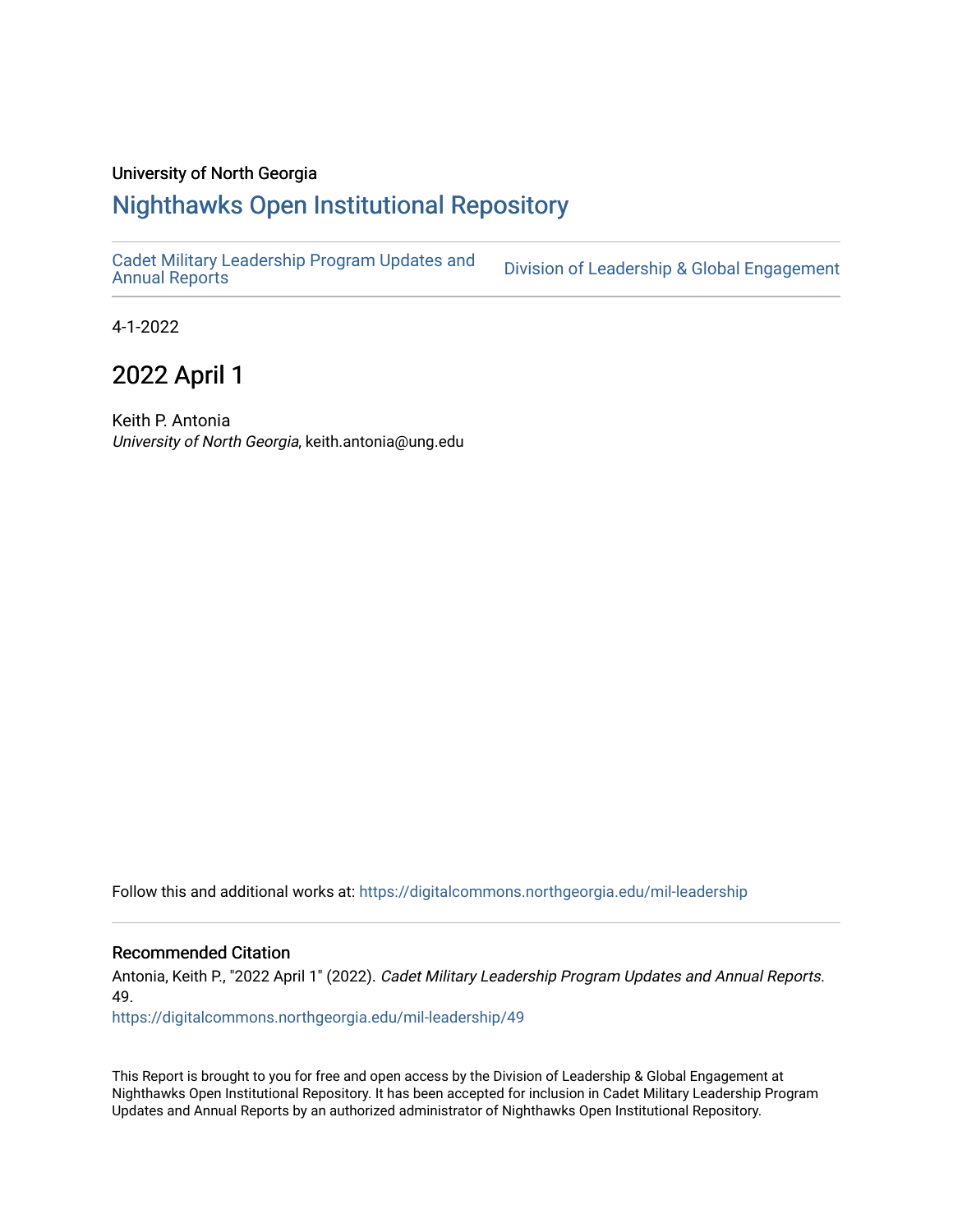

is required

# **UNG** UNIVERSITY of THE MILITARY COLLEGE OF GEORGIA®

### **Cadet Military Leadership Program Update**

1 April 2022

Merrill's Marauders at UNG! On 3-4 March, UNG hosted a WWII Foundation premier of a documentary about Merrill's

[Marauders.](https://ung.edu/news/articles/2022/02/world-war-ii-documentary-to-premiere-at-ung.php) Three of the surviving Marauders were on hand during the event, then had [breakfast](https://ung.edu/news/articles/2022/03/marauders-share-stories-with-cadets.php)  [with our cadets.](https://ung.edu/news/articles/2022/03/marauders-share-stories-with-cadets.php)



Pictured are Marauders (L to R) Gil Howland, Bob Passanisi, and Gabe Kinney with BAR.



[Lieutenant Jared Pate,](https://ung.edu/where-i-lead/alumni/pate-jared.php) UNG '20, was the Distinguished Honor Graduate of Ranger Class 02-22! Pate is a platoon leader in 1st Battalion, 121st Infantry Regiment, 48th Brigade Combat Team, Georgia Army National Guard, was a recipient of the North Georgia Military Service Scholarship, and achieved the rank of cadet

lieutenant colonel in the Boar's Head Brigade.

Ramsey Oliver, UNG '02; Charles Wells, UNG '01



And Lieutenant Derek Whitmore, UNG '21, 2d from left, former Corps of Cadets pre-camp commander, was company honor graduate of the infantry basic officers' leaders course and earned the officer leadership award upon

graduating from Ranger School.



**Help us recruit!** If you know any high school sophomore, junior, or senior (or the parent of) who is considering a military program in college, please tell them to contact Cadet [Admissions](https://ung.edu/military-college-admissions/index.php) to learn about the Corps of Cadets at UNG!

At some point in our paths, we benefitted from the vision and generosity of others, and now it is our turn to invest in the next generation of Leaders. Please consider making support to the Corps one of your philanthropic priorities. Contact James Corbin '02 at [james.corbin@ung.edu](mailto:james.corbin@ung.edu) or visit the Corps of [Cadets](https://unggive.org/corps-of-cadets) Give site to learn how you can make a difference!